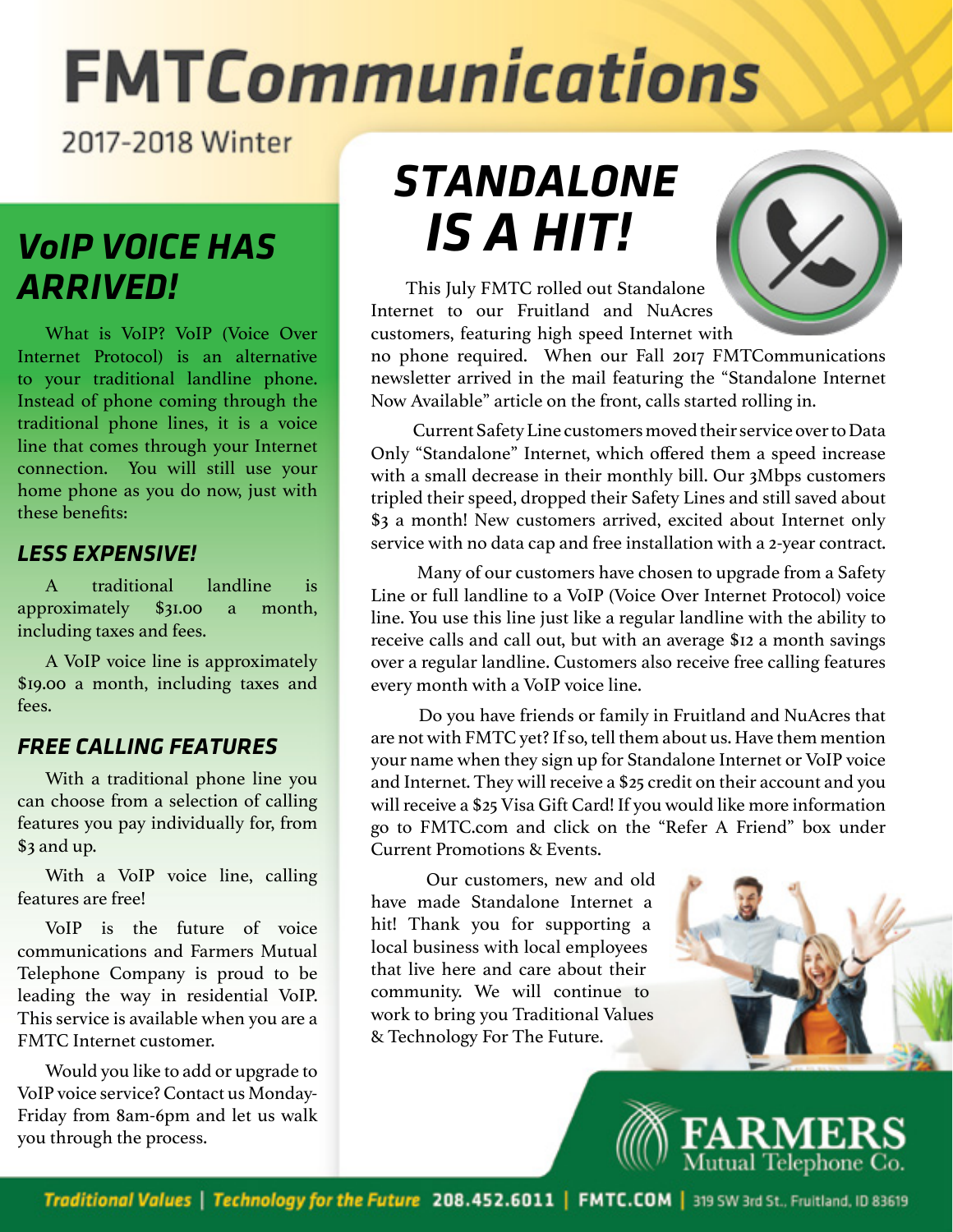### *FROM DAN'S DESK*



**Dan Greig** *General Manager*

"**CBOL**" is an acronym that is pretty much unknown to most of our customers, and even the full wording "**C**onsumer **B**roadband **O**nly Loop" is not much more explanatory. What it does for our customers though is something that many of you have been asking about for quite some time. With the advent of the Personal

Communications Device also known as the Cellular Telephone, many consumers have migrated to using only that method of communicating. During that same transition period, our customers have come to rely on the high quality and increasingly higher speed internet services offered by Farmers Mutual Telephone Company (FMTC), but because of their increased reliance on cellular telephones many of those customers have asked us if they can have Internet without the landline telephone. Up until recently because of the federal regulatory process that we are subject to, the answer to that question has been that we are unable to sell Internet only/broadband only (CBOL) service. This all changed about mid-year 2017 when the FCC changed direction and actually encouraged CBOL. We now are able to

offer to our residential customers the option of either Internet only, or Internet with voice "over the top", with the voice riding on the Internet signal in what is called Voice over Internet Protocol or VoIP. The VoIP option retains the ability to call 911 from your landline telephone. Both of these solutions have proven to be very popular with our customers and are keeping our technicians busy making the necessary changes.

Here at Farmers Mutual Telephone Company we continue to explore new technologies and offer the services that you, our customer have been asking for. We are now able to offer Gigabit speed Internet to a larger portion of our customer base, and our Fiber to the Premise construction projects continue to grow, bringing higher speed Internet to more areas. As we grow, we will also continue to expand our offerings to our customers in our neighboring communities, utilizing the towers we have placed in strategic locations to offer wireless high speed Internet to those areas.

Along with these technological service offerings, we are also continuing to train and equip our technical staff to bring you the latest in network assistance with your computer networks, along with Business Telephone systems and network wiring for a complete solution to your communications needs.

## **New Tech Toys need FASTER SPEEDS**

Current customers boost your speed at *NO ADDITIONAL COST FOR A MONTH!*\*



**New Customers receive your** first month of Internet **FREE!\*** 

\*Offer good through 2/28/18

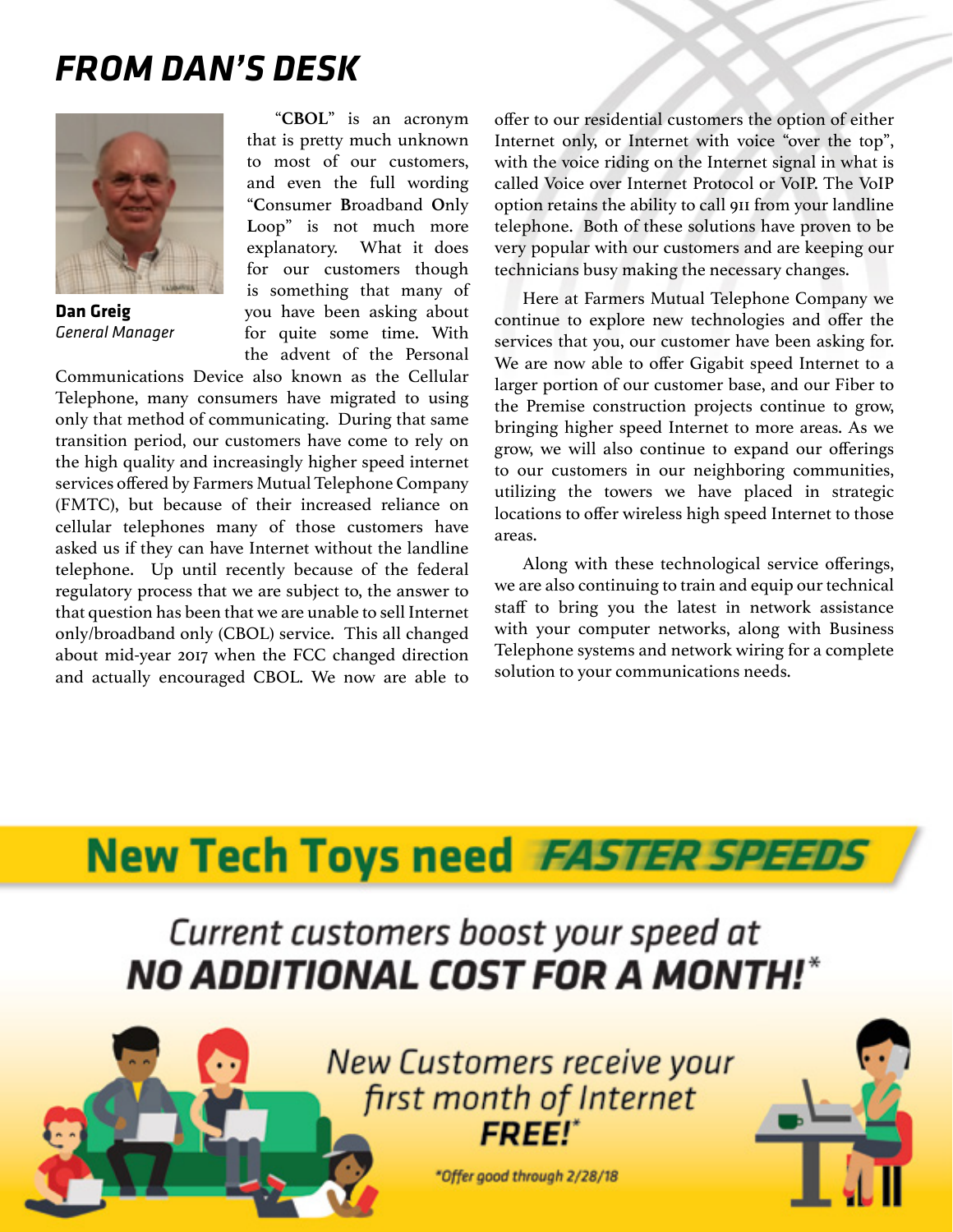## *MEET FMTC'S CUSTOMER SERVICE TEAM!*

 Melody Goodman began working with FMTC in early 2015 in Outside Sales. She currently is the Customer Service and Internet Department Manager, and also handles Outside Sales and Marketing. In her spare time, Melody enjoys spending time with her family and reading.

 Grant Gross started working for FMTC in 2014 as an Internet Tech and became our Customer Service Supervisor this year. He provides support for the Customer Service and IT Departments. Grant graduated from TVCC in 2015 with his degree in Computer Information Systems and has since worked on furthering his education, earning multiple certifications in computer networking and security. Grant has been married to his high school sweetheart for 6 years. They have 3 dogs, 3 cats, and are hoping to adopt their first child from foster care in 2018.

 Debbie VanDeWeerd began working at Farmers Mutual Telephone Company in May of 2014 in the position of Receptionist. In September of 2015, Debbie moved to the position of Customer Service Representative. Customer Service was a new turn in direction for Debbie as her background had been in bookkeeping. If asked, Debbie will answer that customers are her favorite part of working at FMTC.

 Trisha McGlothlin began working as Receptionist for FMTC in January of 2017. Soon after she moved to the Customer Service Department, assisting customers with Internet, voice and cellular service. She enjoys spending time with her family and traveling.

 Michelle DeLeon has been with our company since April, 2017, offering great customer service as our Receptionist. She

#### enjoys spending time with her son doing activities outside of work.

Pictured from left to right, top row: Melody Goodman, Grant Gross, bottom row: Michelle DeLeon, Trisha McGlothlin Not pictured: Debbie VanDeWeerd



### **CONGRATULATIONS** TO DAN GREIG



Dan began working at FMTC 40 years ago. He was recently honored for this achievement and milestone at our year end party.

*Thank you Dan for your hard work and dedication to Farmers Mutual Telephone Company!*